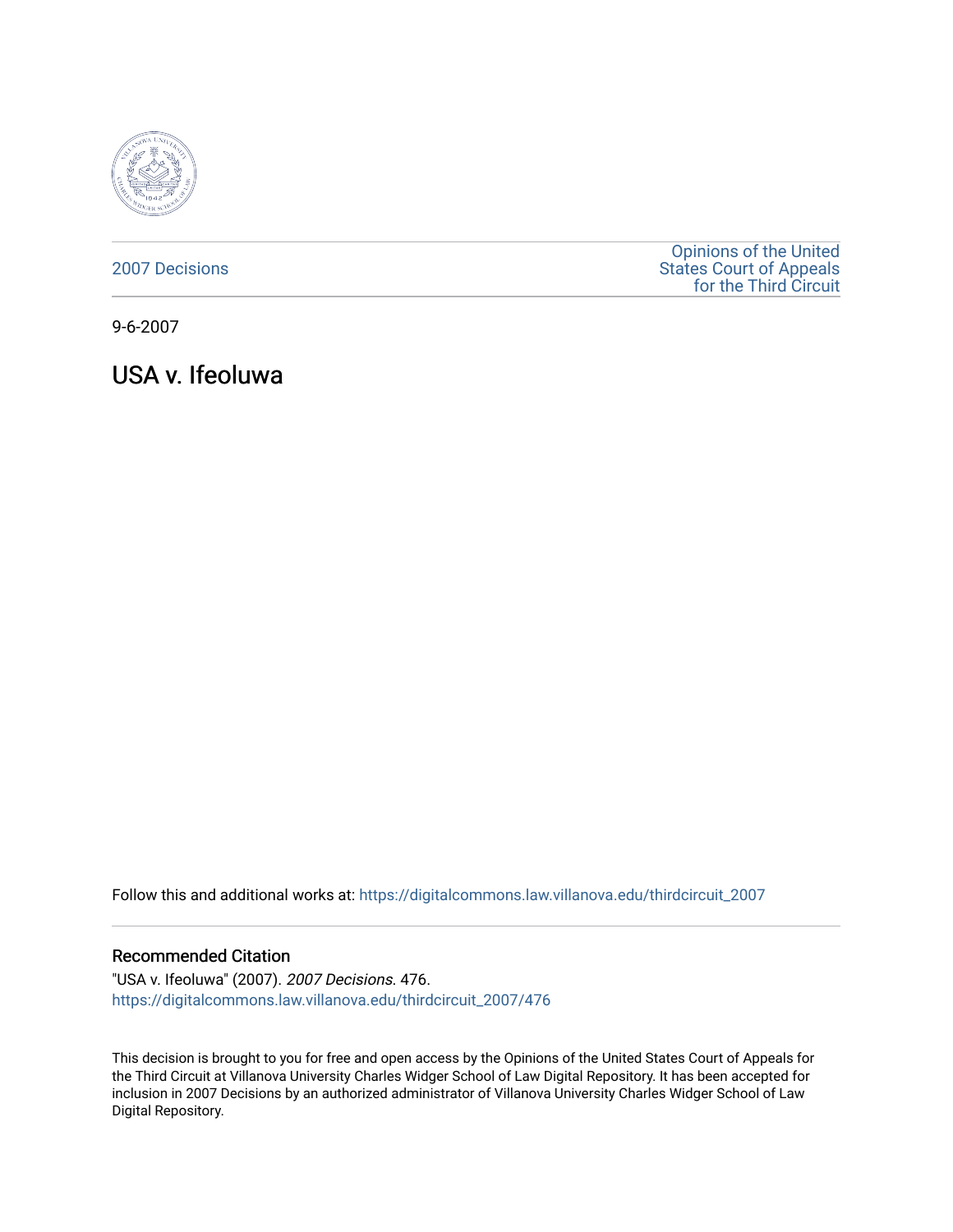## NOT PRECEDENTIAL

# UNITED STATES COURT OF APPEALS FOR THE THIRD CIRCUIT

No. 05-3066 \_\_\_\_\_\_\_\_\_\_

\_\_\_\_\_\_\_\_\_\_

## UNITED STATES OF AMERICA,

v.

ODUMOSU E. IFEOLUWA, a/k/a DENNIS JONES, a/k/a MICHAEL BRANDON, a/k/a JON MALONE, a/k/a PEARLY WILLIS, a/k/a HENRY KELLY,

> Odumosu E. Ifeoluma, Appellant

On Appeal from the United States District Court for the Eastern District of Pennsylvania (D.C. No. 04-cr-00736) District Judge: Honorable John R. Padova

\_\_\_\_\_\_\_\_\_\_

\_\_\_\_\_\_\_\_\_\_

Submitted Under Third Circuit LAR 34.1(a), April 24, 2007

Before: SCIRICA, Chief Judge, FUENTES and ALARCÓN,<sup>\*</sup> Circuit Judges.

The Honorable Arthur L. Alarcón, Senior Judge, United States Court of Appeals \* for the Ninth Circuit, sitting by designation.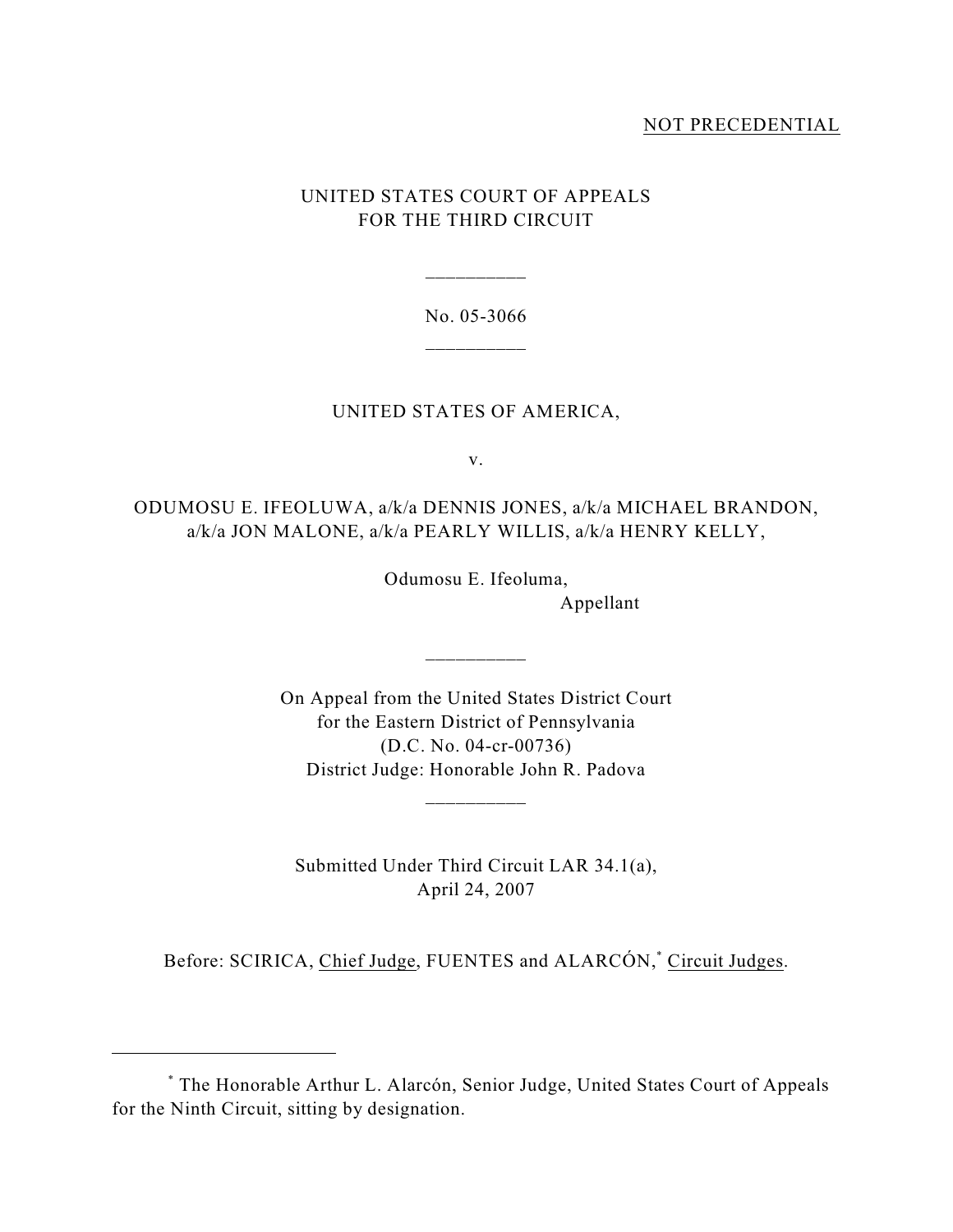(Filed September 6, 2007 )

\_\_\_\_\_\_\_\_\_\_

# OPINION OF THE COURT \_\_\_\_\_\_\_\_\_\_

FUENTES, Circuit Judge.

Odumosu Ifeoluwa pleaded guilty to four counts of bank fraud in violation of 18 U.S.C. § 1344 and was sentenced by the District Court to 75 months in prison, to be followed by 5 years of supervised release. In addition, the District Court ordered Ifeoluwa to pay \$417,288.59 in restitution. In this pro se appeal, Ifeoluwa argues that the District Court improperly imposed a sentence above the range of 51 to 63 months of imprisonment recommended by the United States Sentencing Guidelines, and declined to grant him sentencing credit for time spent in state and immigration custody. For the reasons that follow, we will affirm the sentence.<sup>1</sup>

## **I.**

Between June 2000 and May 2003, Ifeoluwa participated in a complex bank fraud scheme, in which he and several co-conspirators deposited stolen and altered checks into

<sup>&</sup>lt;sup>1</sup> We have jurisdiction over sentencing appeals pursuant 28 U.S.C. § 1291 and 18 U.S.C. § 3742(a). We review the ultimate sentence imposed by a district court for reasonableness. United States v. Cooper, 437 F.3d 324, 327 (3d Cir. 2006). We review factual findings that underlie the sentence for clear error, United States v. Grier, 475 F.3d 556, 570 (3d Cir. 2006) (en banc), and exercise plenary review over a district court's legal determinations. United States v. Lloyd, 469 F.3d 319, 321 (3d Cir. 2006).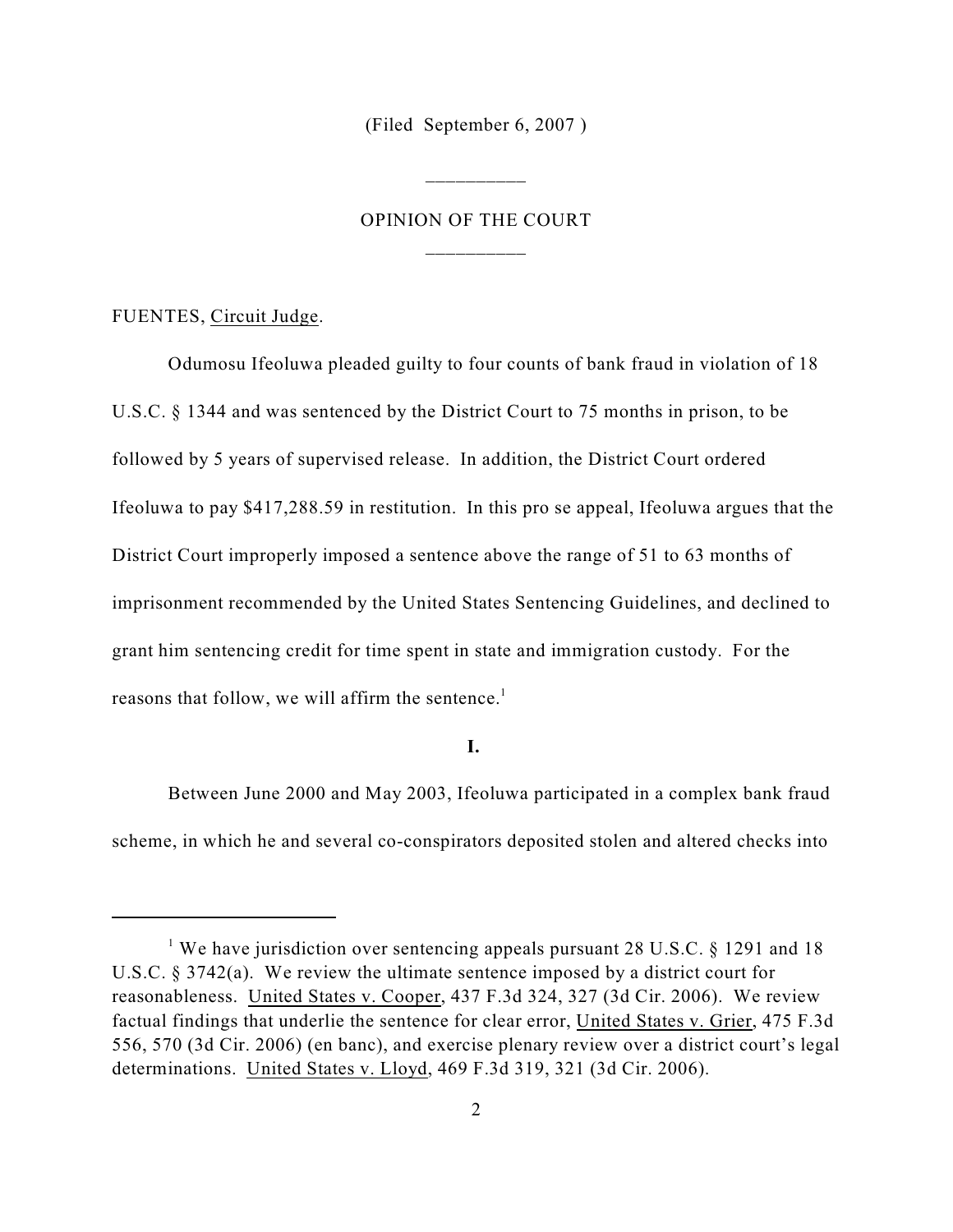bank accounts and then withdrew the funds by purchasing and cashing postal money

orders. On November 17, 2004, Ifeoluwa was indicted in the United States District Court

for the Eastern District of Pennsylvania on four counts of bank fraud, in violation of 18

U.S.C. § 1344. Each count carried a statutory maximum of 30 years of imprisonment and

a \$1 million fine.<sup>2</sup>

The indictment, to which Ifeoluwa pleaded guilty without a written plea

agreement, charged him with the following conduct:

• Count I: PNC Bank Scheme. Count I involved the following four fraudulent deposits totaling approximately \$373,171:

(1) On February 19, 2002, a co-conspirator fraudulently opened an account at PNC Bank, into which he deposited a stolen check in the amount of \$77,306. On March 11, 2002, Ifeoluwa purchased and cashed six postal money orders paid from the account in the amount of \$2,925 and, on March 20, 2002, purchased and cashed a seventh postal money order in the amount of \$700.

(2) On March 5, 2002, a co-conspirator fraudulently opened a second account at PNC Bank, into which he deposited a stolen check in the amount of \$102,981.25. Between March 15 and 19, 2002, Ifeoluwa purchased and cashed fifteen postal money orders paid from the account totaling \$9,250. On March 20, 2002, he purchased and cashed four additional postal money orders totaling \$2,800.

(3) On May 10, 2002, Ifeoluwa fraudulently opened a third account at PNC Bank, into which he deposited a stolen and altered check in the amount of \$98,280.

 $\alpha$ <sup>2</sup> Because this appeal concerns, in part, the District Court's loss calculations, we recount in some detail the complex financial transactions that served as the basis of both the indictment and the District Court's sentencing determination.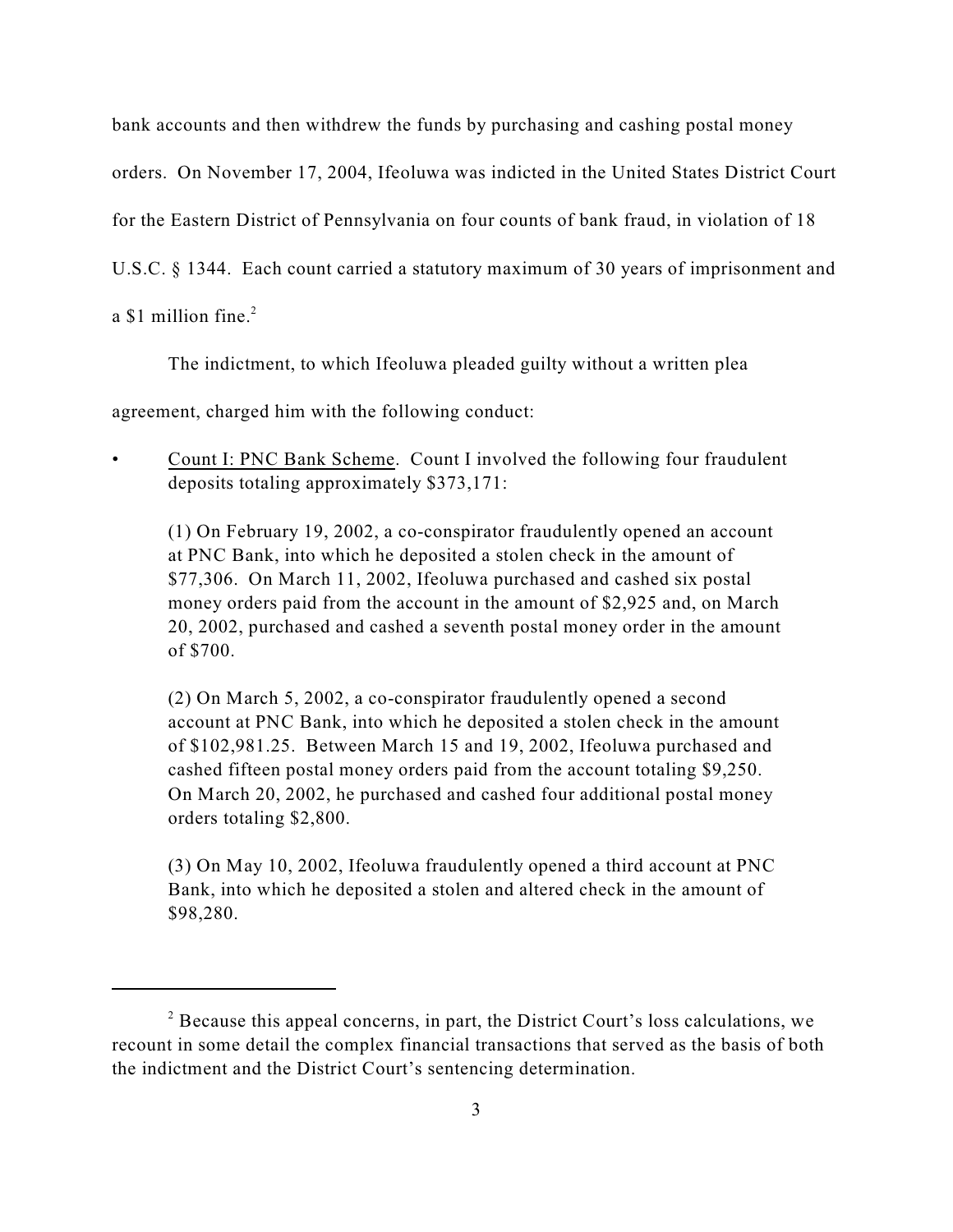(4) On November 4, 2002, a co-conspirator fraudulently opened a fourth account at PNC Bank, into which he deposited a stolen check in the amount of \$94,604. On November 8 and 9, 2002, Ifeoluwa purchased and cashed six postal money orders paid from the account totaling \$3,600.

- Count II: Commonwealth Bank Scheme. On March 5, 2002, Ifeoluwa fraudulently opened an account at Commonwealth Bank, into which he deposited a stolen check in the amount of \$60,000.
- Count III: Commerce Bank Scheme. On April 24, 2002, Ifeoluwa fraudulently opened an account at Commerce Bank, into which he deposited a stolen check in the amount of \$35,220. Between July 20 and 23, 2002, Ifeoluwa purchased and cashed 14 postal money orders paid from the account totaling \$7,280.
- Count IV: Progress Bank Scheme. On May 15, 2003, Ifeoluwa fraudulently opened an account at Progress Bank, into which he deposited a stolen check in the amount of \$30,109.

At his sentencing hearing on June 14, 2005, the District Court adopted the facts

and conclusions set forth in the Presentence Investigation Report ("PSR"). Using the

2002 edition of the Guidelines, the PSR calculated the total offense level as follows: a

base offense level of 6 pursuant to § 2B1.1; an additional 14-level increase pursuant to §

 $2B1.1(B)(1)(H)$ , based on roughly \$498,500 in losses to the victims;<sup>3</sup> and a 3-level

<sup>&</sup>lt;sup>3</sup> Application Note 2 to  $\S$  2B1.1 provides that "loss is the greater of actual loss or intended loss." U.S. Sentencing Guidelines Manual § 2B1.1 cmt. n.2. "Actual loss" is defined as "the reasonably foreseeable pecuniary harm that resulted from the offense." Id. "Intended loss" is defined as "pecuniary harm that was intended to result from the offense" and "includes intended pecuniary harm that would have been impossible or unlikely to occur." Id. The PSR's calculation was based on "actual loss of \$373,171.61 from the PNC scheme, the intended loss of \$60,000 from the Commonwealth scheme, the intended loss of \$35,220 from the Commerce scheme, and the actual loss of \$30,109 from the Progress scheme." (PSR at ¶ 34 n.5.) The PSR noted that this amount was greater than the \$417,288.59 recommended as restitution. (Id.)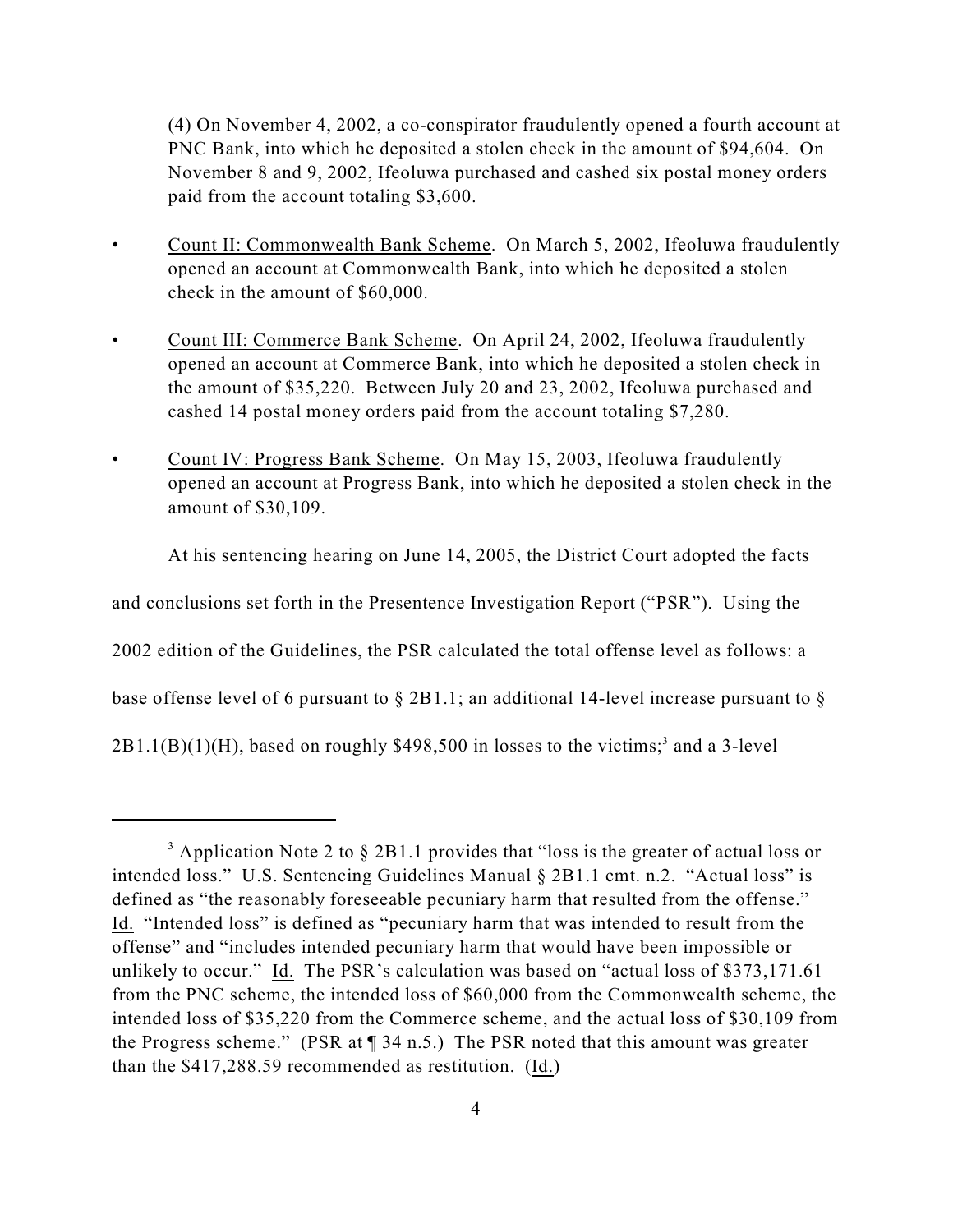reduction for acceptance of responsibility pursuant to  $\S 3E1.1(a)$  and (b). The total offense level was therefore 17 which, when combined with a criminal history category of VI, resulted in a recommended Guidelines range of 51 to 63 months of imprisonment.<sup>4</sup>

The only objection to the District Court's Guidelines calculation came from the government, which argued that the 14-level increase, based on \$498,500 in total losses to the victims, was inappropriate. Rather, the government asserted, Ifeoluwa's total offense level should reflect an additional \$555,766 in losses resulting from the following conduct not charged in the indictment:

(1) On October 2, 2001, Ifeoluwa fraudulently opened a Commerce Bank account into which he deposited a stolen check in the amount of \$37,000. On November 15, 2001, Ifeoluwa fraudulently opened a mutual fund account into which he deposited a stolen check in the amount of \$78,174. Ifeoluwa ultimately depleted the total amount of \$115,174 deposited into the two accounts.

(2) Between January 2002 and July 2002, Ifeoluwa's co-conspirators deposited \$440,592 in stolen checks into two of the PNC bank accounts identified in the indictment—this amount was not included in the indictment.

With respect to the second set of conduct, the government was only able to proffer

evidence that Ifeoluwa depleted \$6,475 from these two accounts. It nevertheless argued

<sup>&</sup>lt;sup>4</sup> Ifeoluwa's criminal history category reflected the following 5 prior adult criminal convictions: (1) a September 1988 state conviction for 11 counts of forgery and receipt of stolen property; (2) a November 1988 state conviction for theft and forgery; (3) a November 1990 state conviction for theft by deception; (4) a December 1990 federal conviction for misuse of a social security number; and (5) a March 2002 state conviction for forgery. It also reflected the fact that Ifeoluwa committed the instant offense while on probation with the Philadelphia Adult Probation and Parole Department. An additional 6 adult criminal convictions identified in the PSR were not counted in determining Ifeoluwa's criminal history category.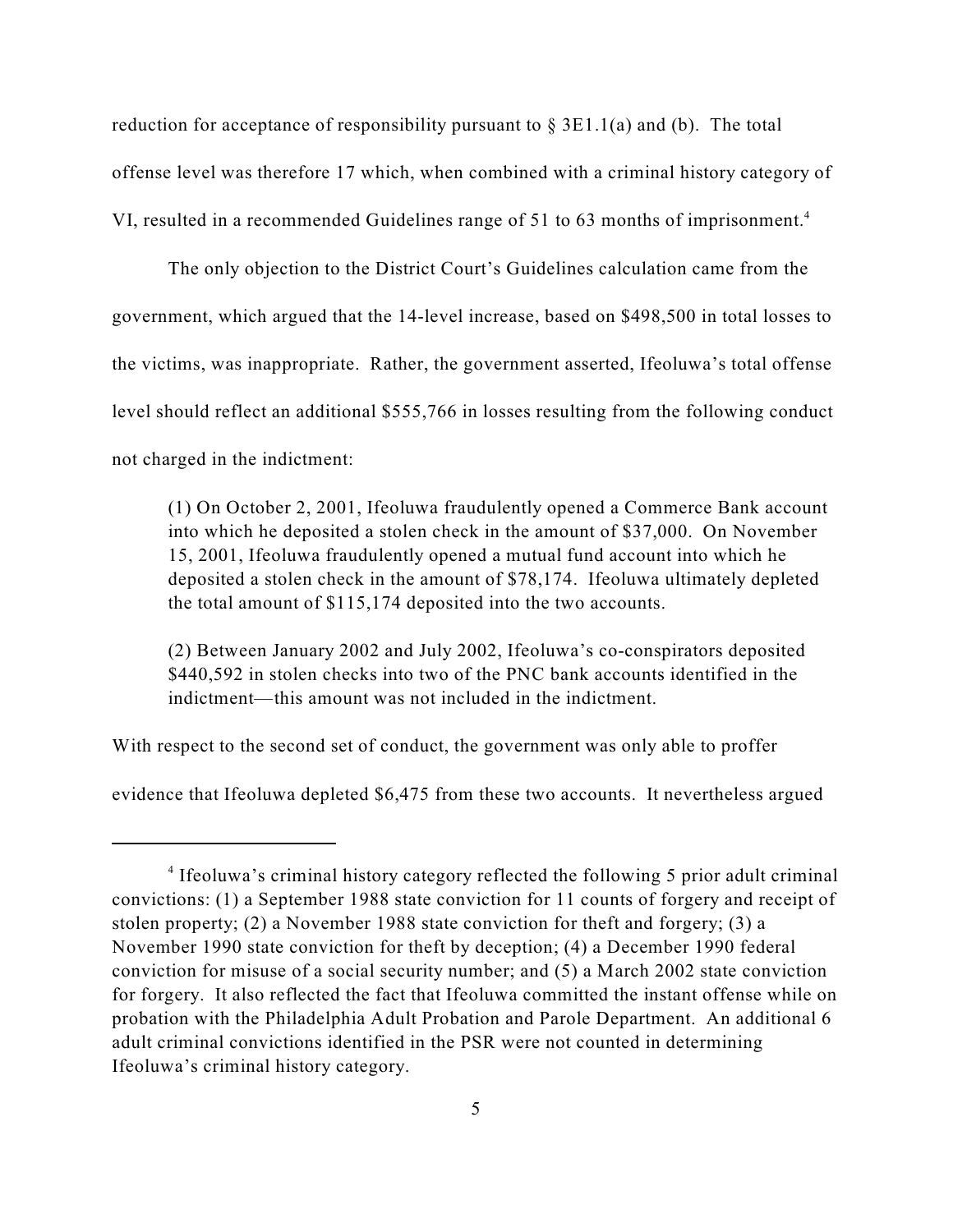that the entire \$440,592 loss was a foreseeable consequence of the conduct to which Ifeoluwa pleaded guilty.<sup>5</sup> According to the government's calculation, therefore, Ifeoluwa was responsible for more than \$1 million in losses (the 498,500 charged in the indictment plus the additional \$555,766 in losses identified by the government), justifying a 16-level increase pursuant to  $\S 2B1.1(B)(1)(I)$ . The District Court rejected the government's calculation, ruling that there was insufficient basis in the record to attribute the additional losses to Ifeoluwa for purposes of § 2B1.1. The District Court did state, however, that it would consider the losses in applying the sentencing factors set forth in 18 U.S.C. §  $3553(a)$ .

Turning to § 3553(a), the District Court made several findings that, in its view, warranted a sentence above the recommended Guidelines range. With respect to the amount of loss, the District Court stated that "the sentencing guideline calculations do not reflect what this Court finds with respect to the extent of the money that he was involved in through this criminal scheme. And that is, at least, another hundred and twenty-two thousand dollars. And that does expand the nature and the circumstances of the offense under  $3553(a)$ ."<sup>6</sup> (Appellant's Appx. II at 33.).

 $\frac{1}{2}$  Application Note 2 to § 2B1.2 defines "reasonably foreseeable pecuniary harm" as "pecuniary harm that the defendant knew or, under the circumstances, reasonably should have known, was a potential result of the offense." U.S. Sentencing Guidelines Manual § 2B1.1 cmt. n.2.

 $6$  The \$122,000 referred to the unindicted conduct identified by the government—the \$115,174 Ifeoluwa withdrew from the two accounts he opened in October and November 2001, plus the \$6,475 that the government established Ifeoluwa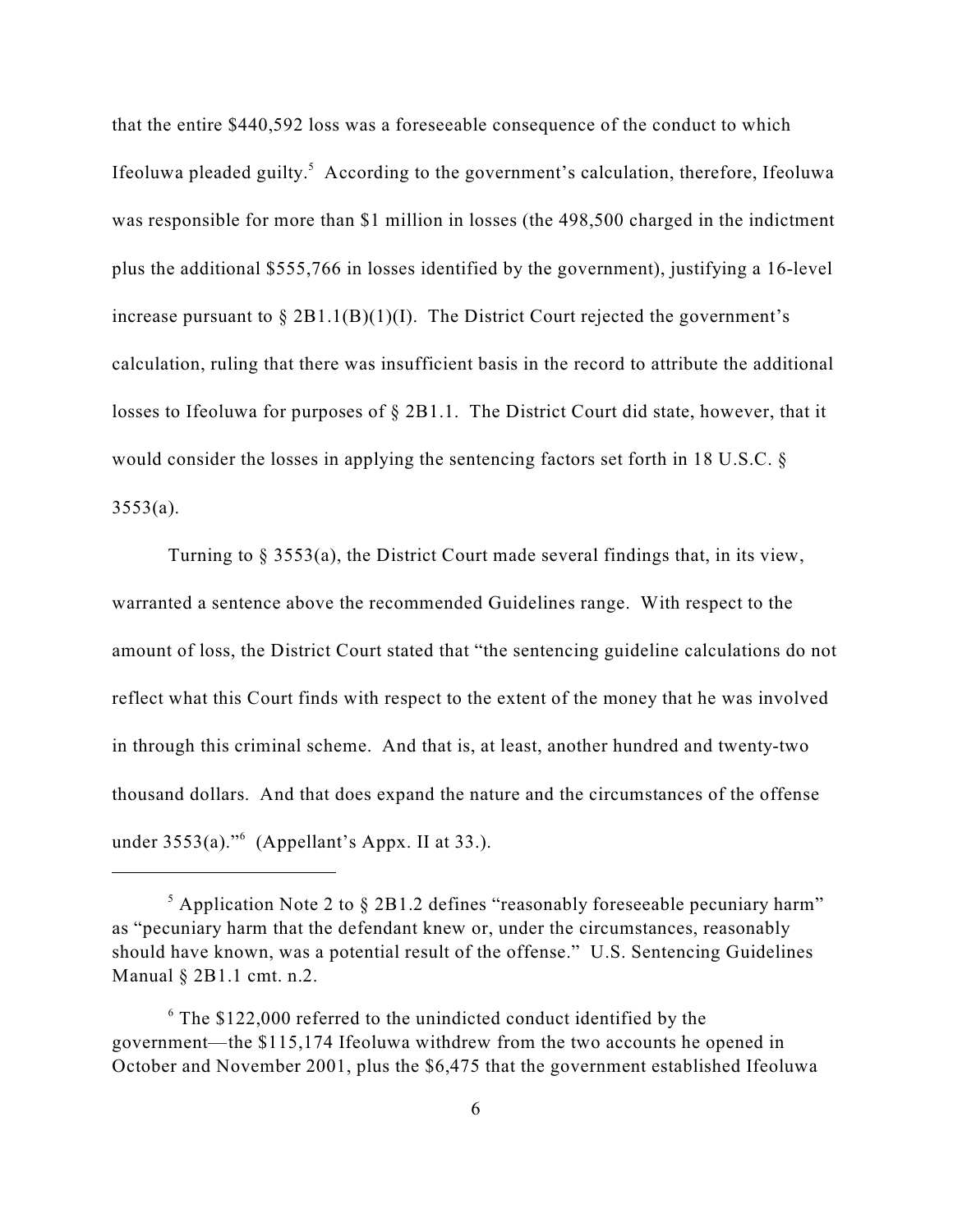The District Court further stated that Ifeoluwa's criminal history "indicates to this

Court an appalling lack of regard that this defendant has for the law in this country as

well as the criminal justice system." (Id.) The District Court elaborated:

He graduated from sentencing—sentencing of probation to small periods of imprisonment to large periods of imprisonment . . . as high as three years in prison. And it—it didn't make any difference with respect to this defendant, he continued his recidivist conduct.

. . .

He has eleven prior adult criminal convictions. The Court gets the impression that time and time again, this defendant stood before a judicial officer and said, I'm gonna amend my ways, which is, essentially, what he's saying to this Court.

(Id. at 33-34.) Finally, the District Court explained:

This most recent scheme that forms the basis of this indictment is as big a scale as I can think, its complicated, it's the type of scheme that's put together and that's engaged in by the most professional of criminals.

Identity theft, fraudulent conduct in opening bank accounts, obtaining money orders under varying dishonest circumstances to engage in funding the ill-gotten gain. Being involved in a conspiracy with others engaging in similar schemes.

Hard-core white-collar criminal conduct, which deserves no break, when the Court is sentencing a man, who comes from a wonderful family, educated, good citizens and has had the opportunity to raise a family on his own in a decent, honest way and instead, engages in criminal conduct.

The conduct in this case—as far as I'm concerned—requires as a matter of basic necessity, a term that exceeds the range that the sentencing guidelines recommends in this case.

(Id. at 40-41.) Accordingly, the District Court sentenced Ifeoluwa to a term of 75 months

depleted from the two PNC accounts.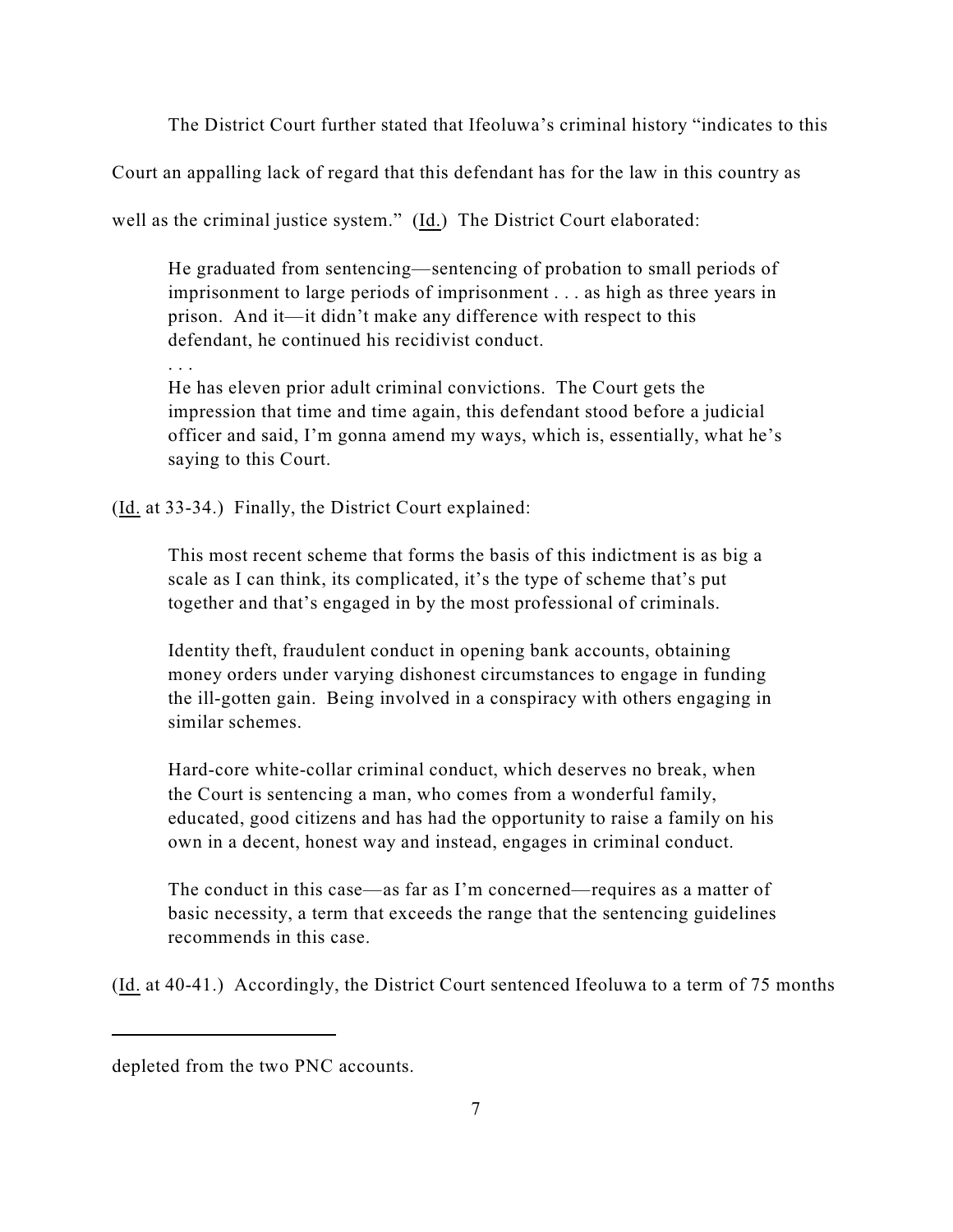of imprisonment—12 months above the top of the recommended Guidelines range.

#### **II.**

Ifeoluwa argues that his sentence was unreasonable because the amount of loss and his criminal history were already incorporated into the District Court's Guidelines calculation and, therefore, should not have been used to impose a sentence above the recommended range. We are not persuaded.

A criminal defendant has the burden of establishing that his or her sentence is unreasonable. Cooper, 437 F.3d at 330. In determining an appropriate sentence, the sentencing court must consider the factors set forth in 18 U.S.C. § 3553(a), including the recommended Guidelines range.<sup>7</sup> Cooper, 437 F.3d at 329. We must determine whether those factors were reasonably applied to the circumstances of the case. Id. at 330. In

18 U.S.C. § 3553(a).

 $\frac{7}{7}$  The relevant factors are:

<sup>(1)</sup> the nature and circumstances of the offense and the history and characteristics of the defendant;

<sup>(2)</sup> the need for the sentence imposed—

<sup>(</sup>A) to reflect the seriousness of the offense, to promote respect for the law, and to provide just punishment for the offense;

<sup>(</sup>B) to afford adequate deterrence to criminal conduct;

<sup>(</sup>C) to protect the public from further crimes of the defendant; and

<sup>(</sup>D) to provide the defendant with needed educational or vocational training, medical care, or other correctional treatment in the most effective manner; (3) the kinds of sentences available;

<sup>(4)</sup> the kinds of sentence and the sentencing range established for . . . the applicable category of offense committed by the applicable category of defendant as set forth in the guidelines . . . .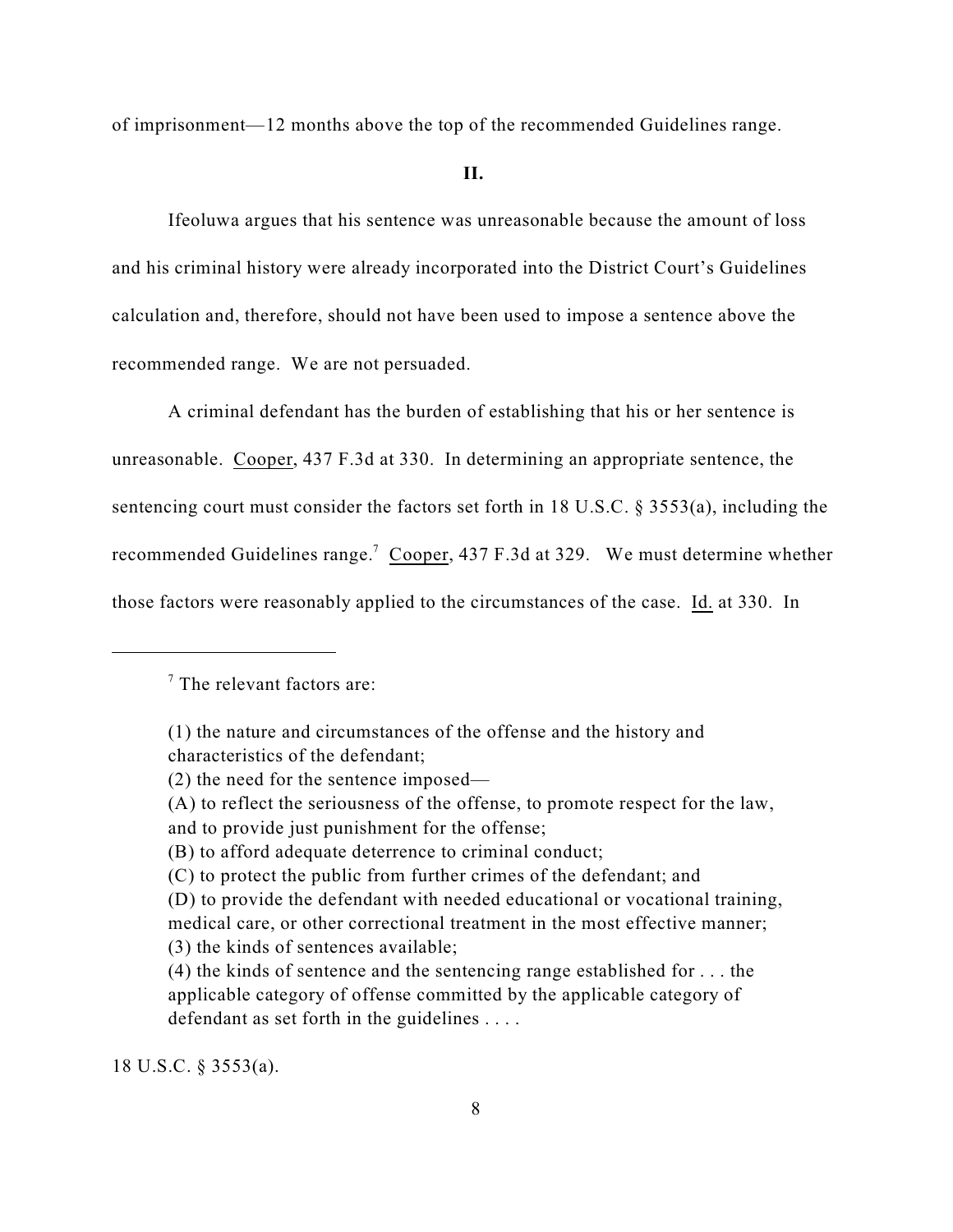doing so, we apply a deferential standard of review. Id. "A sentence that falls within the guidelines range is more likely to be reasonable than one outside the guideline range." Id. at 332. A sentence outside of the recommended range is not, however, presumptively unreasonable. United States v. Schweitzer, 454 F.3d 197, 204 (3d Cir. 2006).

In this case, the record unambiguously shows that the District Court fully considered the factors set forth in  $\S$  3553(a). The fact that in doing so, the District Court took into account the losses sustained by the victims, as well as Ifeoluwa's recidivist tendencies, in no way rendered its application of the § 3553 factors unreasonable. See United States v. King, 454 F.3d 187, 195 (3d Cir. 2006) (noting that the factors set forth in  $\S$  3553(a) "overlap to some degree with the bases for potential Guidelines departures"); United States v. Wallace, 458 F.3d 606, 613 (7th Cir. 2006) (stating that "if Booker means anything at all, it must mean that the court was permitted to give further weight to a factor covered by a specific guidelines adjustment") (internal quotation marks omitted). Rather, both issues were, as the District Court recognized, clearly relevant to "the nature and circumstances of the offense and the history and characteristics of the defendant," "the seriousness of the offense,"and the need for "adequate deterrence." See 18 U.S.C. §  $3553(a)$ .

 Moreover, these two factors—the losses sustained by the victims and Ifeoluwa's criminal history—were not the only ones that the District Court determined justified a sentence above the recommended Guidelines range. Rather, it also considered the

9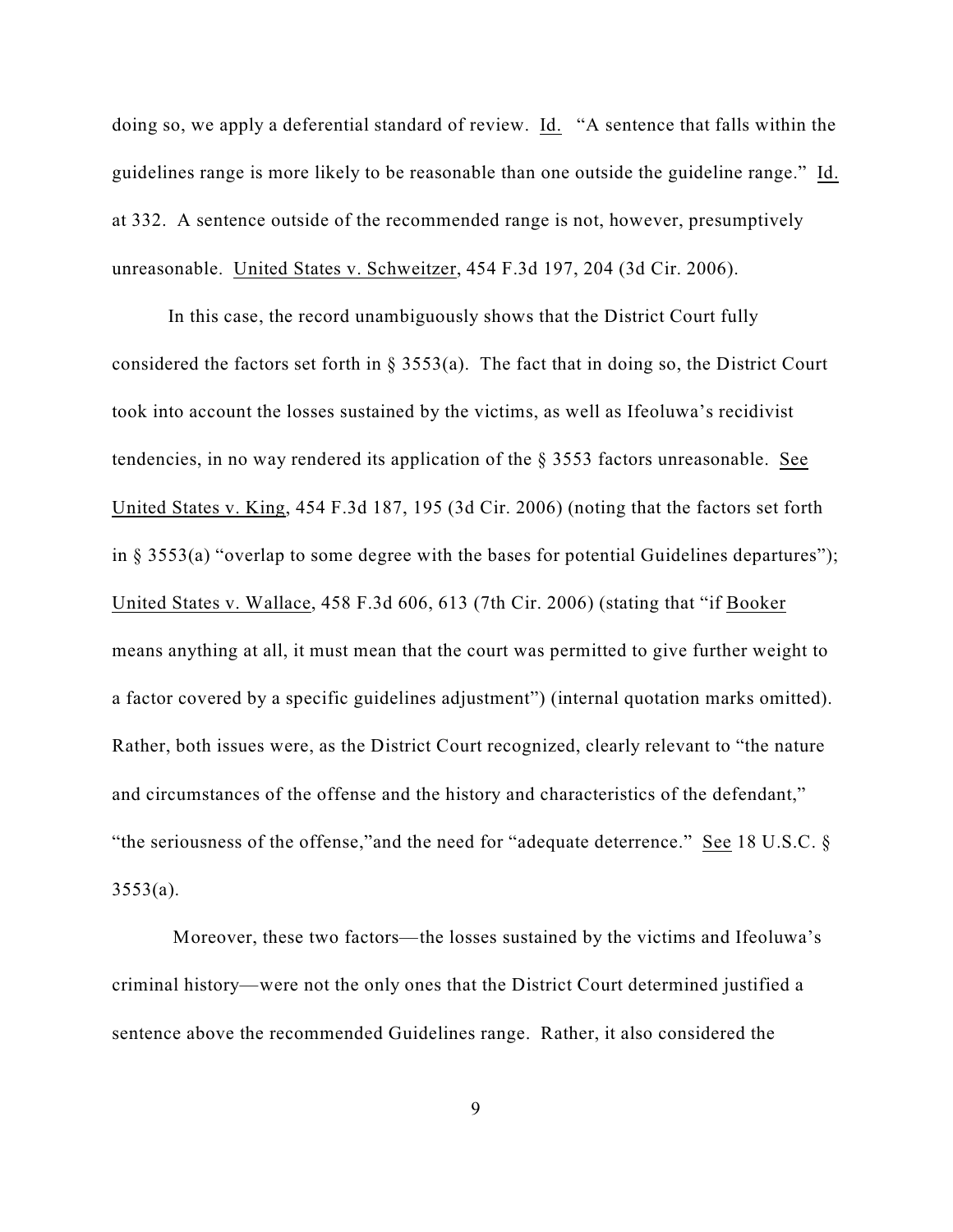complexity of the scheme, as well as the fact that Ifeoluwa was well-educated and had opportunities to pursue legitimate means of supporting himself and his family.

Accordingly, we conclude that Ifeoluwa fails to satisfy his burden of establishing that the sentence imposed by the District Court was unreasonable.

#### **III.**

The other issue Ifeoluwa raises on appeal is whether the District Court properly

denied his request for sentencing credit for 6 months spent in Bucks County Correctional

Facility from July 2003 to February 2004, and 4 months spent in the custody of

Immigration and Customs Enforcement ("ICE") at York County Prison from February

 $2004$  until his arrest on federal charges in June  $2004$ .<sup>8</sup> We conclude that the denial was

entirely proper.

18 U.S.C. § 3585(b) provides:

A defendant shall be given credit towards the service of a term of imprisonment for any time he has spent in official detention prior to the date the sentence commences— (1) as a result of the offense for which the sentence was imposed; or (2) as a result of any other charge for which the defendant was arrested after the commission of the offense for which the sentence was imposed;

that has not been credited against another sentence.

18 U.S.C. § 3585(b). In United States v. Wilson, the Supreme Court rejected "the argument that § 3585(b) authorizes a district court to award credit at sentencing." 503 U.S. 329, 332 (1992); United States v. Brann, 990 F.2d 98, 103-04 (3d Cir. 1993) (noting

 $8$  Ifeoluwa is a citizen of Nigeria.